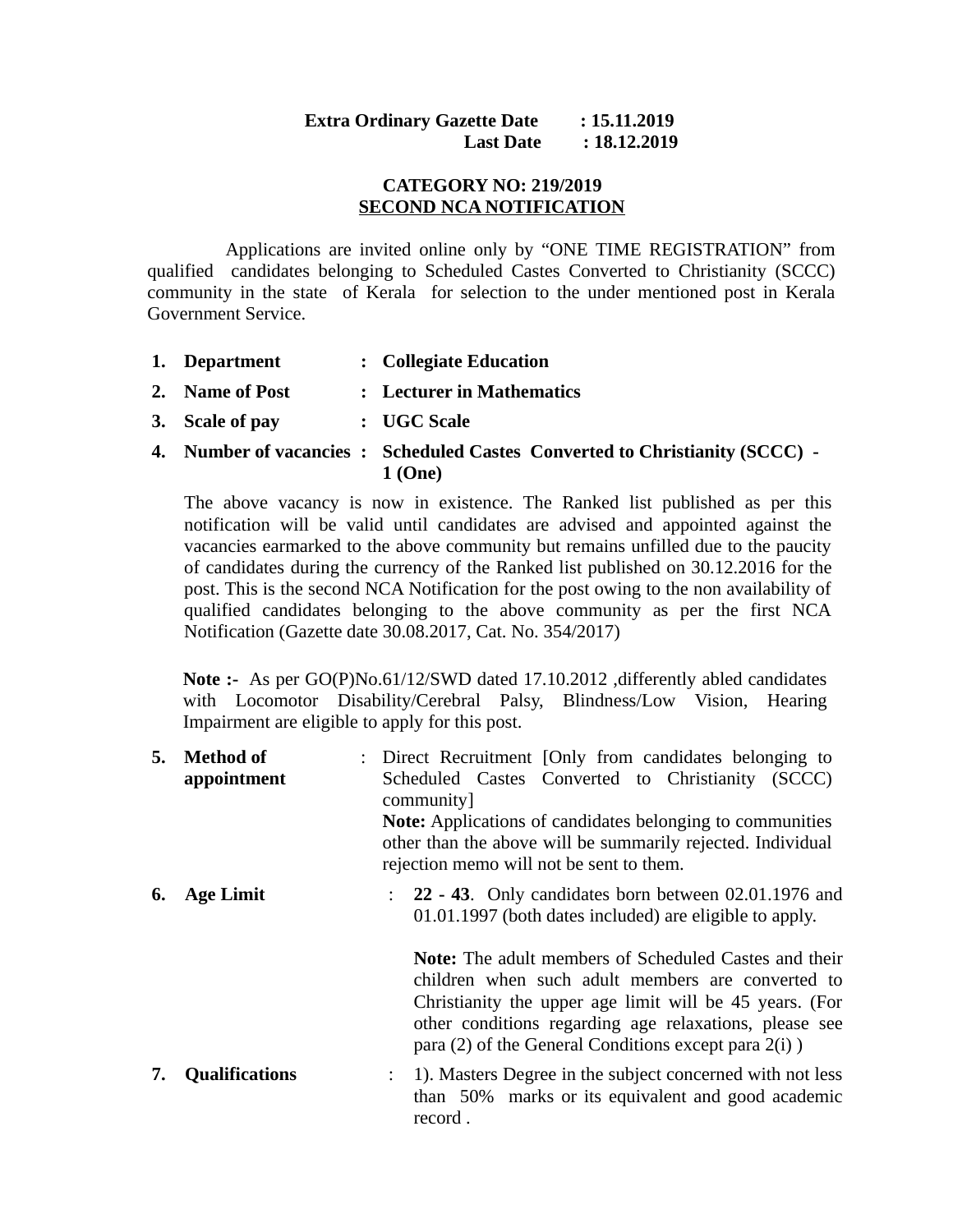2). Must have passed a Comprehensive Test in the subject concerned specifically conducted for the purpose by UGC or any agency duly constituted by the state government in this behalf. When qualifications are being equal, preference shall be given to those candidates who possess adequate knowledge in Malayalam.

- **Note:** i Candidates who have obtained Ph.D Degree in the subject concerned are exempted from passing the NET examination (G.O.(P)No.86/07/H.Edn dated 19.06.2007).
	- ii For recruitment to various posts under these rules, Degrees awarded by the Universities recognized by UGC alone shall be considered.
	- iii In case of change in caste noted in the SSLC book, candidates must claim their original caste in the application and must produce Caste Certificate/Non-Creamy Layer Certificate obtained from the revenue authorities and the relevant Gazatte Notification to prove the caste at the time of verification.
	- iv Candidates who claim equivalent qualification instead of qualification mentioned in the notification shall produce the relevant Government Order to prove the equivalency at the time of verification, then only such qualification shall be treated as equivalent to the prescribed qualification concerned.
	- v KS & SSR Part II Rule 10 (a) ii is applicable.

## **8 Mode of submitting Applications:-**

(a) Candidates must register as per 'ONE TIME REGISTRATION' with the official Website of Kerala Public Service Commission www.keralapsc.gov.in before applying for the post. Candidates who have registered can apply by logging on to their profile using their User-ID and password. Candidates must click on the 'Apply Now' button of the respective post in the Notification Link to apply for the post. The Photograph uploaded should be taken after 31/12/2010. Name of the candidate and the date of photograph taken should be printed at the bottom portion. The photograph once uploaded meeting all requirements shall be valid for 10 years from the date of uploading. There is no change in other instructions regarding the uploading of photographs. No application fee is required. Candidates shall take a printout of the application by clicking the link Registration Card in their profile. Candidates are responsible for the correctness of the personal information and secrecy of password. Before the final submission of the application , candidates must ensure correctness of the information in their profile. They must quote the User-ID for further communication with the Commission. Application submitted is provisional and cannot be deleted or altered after submission. The application will be summarily rejected if noncompliance with the notification is found in due course of processing. Documents to prove qualification, age, community etc have to be produced as and when called for.